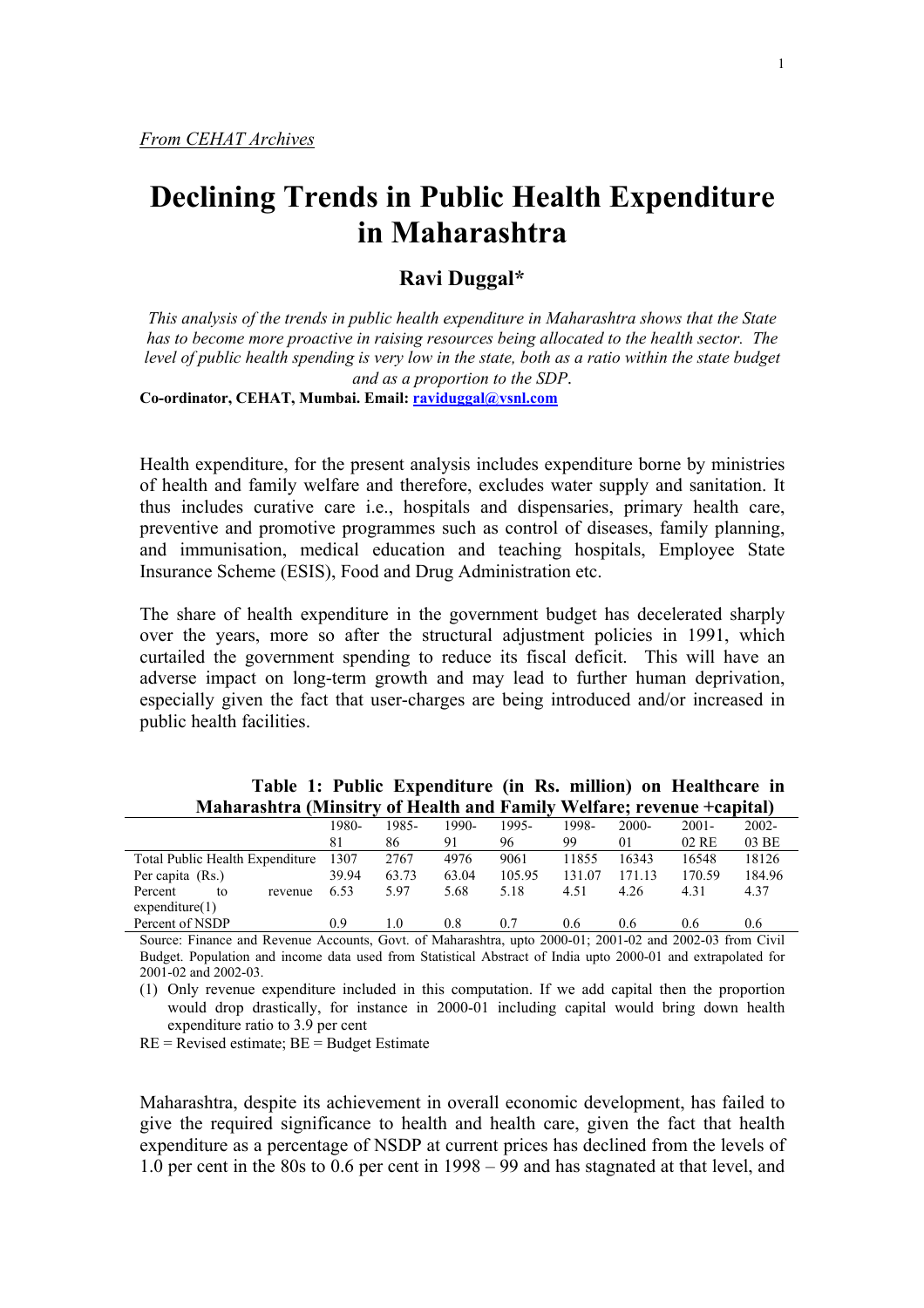as a proportion to total government spending from over 6 per cent in the 80's to 4.3 per cent in 2002-03. Revenue expenditure on health as a share of total government expenditure shows a declining trend reflecting the inadequate commitment of the state towards increasing health care demands of the population. This is despite the fact that health is a state subject. Excessive attention is given to curative care in urban areas at the cost of neglecting such healthcare needs of rural population. Expenditure on hospitals and dispensaries as well as Medical Education, Training and Research has shown a slight increase since 1985-86.

## **Expenditure by Programme and Line Items**

Expenditure on National Disease Control programme also shows a declining trend. This is partly due to the structural adjustment policies. The impact of this was a decrease in central financial transfers to the states. Since then, there has been an increase in non-plan expenditure (mainly on account of salaries) and a decline in plan expenditure. Further desegregation of expenditure on National Disease programme shows that spending on Malaria, Leprosy, TB and Blindness control programme accounts for nearly ninety percent of the total disease programme expenditure. Among the four, the share of Malaria (50 per cent to 70 per cent) and Leprosy (15 per cent to 30 per cent) is very high. In 1998-99 the share of Malaria touched a whopping 71 per cent because of the flow of funds from World Bank Assisted Malaria Control project. It is also revealed that over the years there is a rapid increase in the share of salary component and a decline in the share of non-salary component.

Expenditure on family welfare programme has been increasing steadily and in 1995- 96 stood at 14.8 per cent of the total government expenditure. Spending on maternal and child health (MCH) during the same period showed the same upward trend. This is when Child Survival and Safe Motherhood (CSSM) programme was introduced to reduce maternal and child mortality. The emphasis on family welfare is on rural welfare services, but here too the bulk of expenditure is on salaries.

It is clear from the above analysis that the state has reduced the share of the health sector, reflected in the declining share of health expenditure in the total budget. Increasing proportion of health expenditure on salaries, leaving very little for nonsalary components such as materials and supplies, maintenance, diet, travel etc. has created allocative inefficiencies that have drastically affected the performance of various programmes. This has implications on utilisation of public health services, and data from national surveys clearly reveal a declining share of public services in healthcare. And this also means increased burden in out-of pocket expenditures for health care. Between the two NSSO rounds out-of pocket costs have increased threefold for inpatient care and by about 50 per cent for outpatient care. The increases are even higher for those using private health care. And rural users are spending significantly larger amounts on both inpatient and outpatient services, but this gap has reduced over the two NSSO surveys perhaps reflecting the decline of public services in urban areas also and/or the increase in user fees in public health facilities.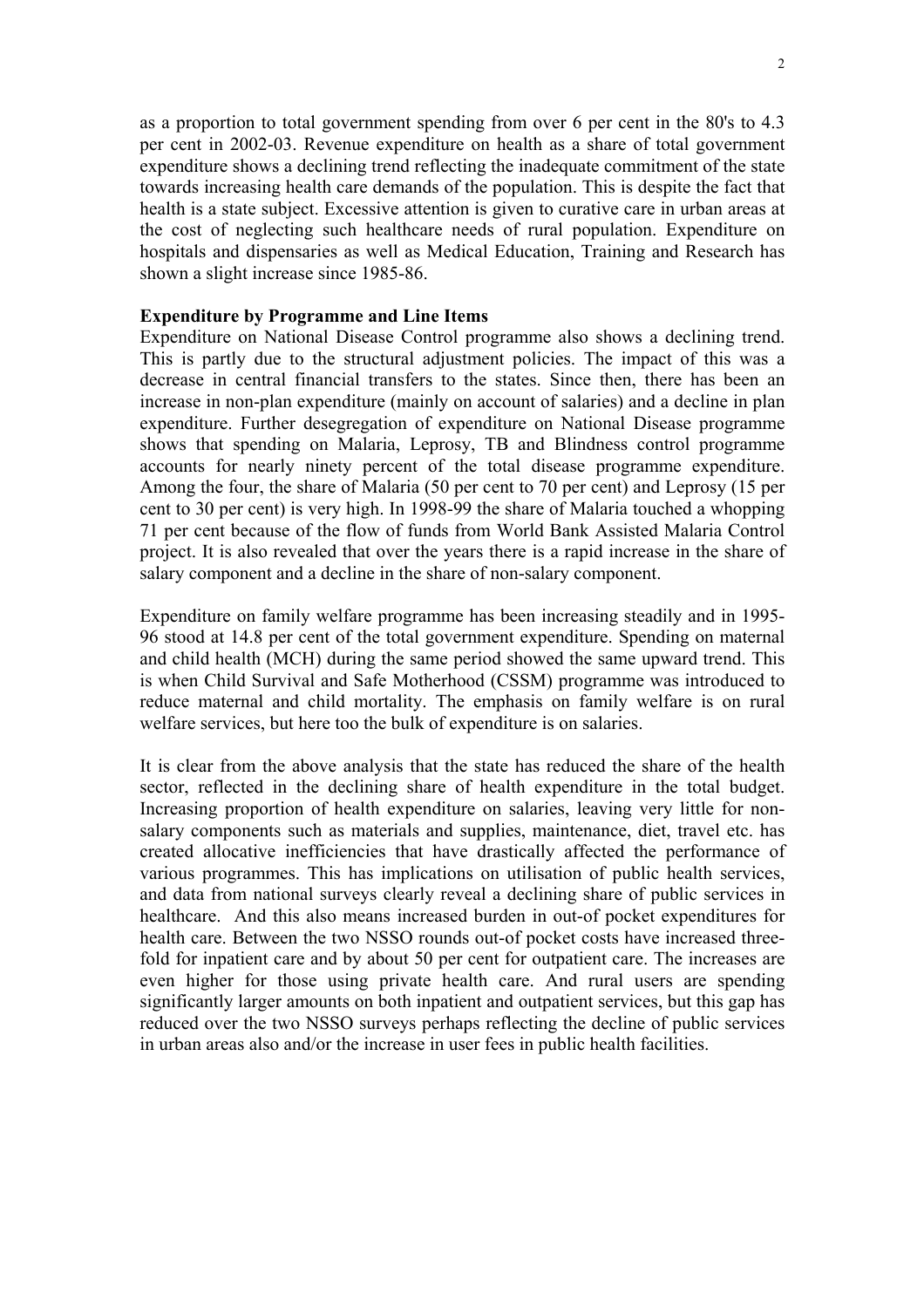| Amount in Rupees Million                                                 | 1980-81 | 1985-86 | 1988-89 | 1992-93 | 1995-96 | 1998-99  |
|--------------------------------------------------------------------------|---------|---------|---------|---------|---------|----------|
| <b>Total Health Expenditure</b>                                          | 1306.98 | 2766.47 | 4000.79 | 6356.23 | 9061.10 | 11854.90 |
| (Per cent of NSDP)                                                       | 0.9     | 1.0     | 1.0     | 0.8     | 0.7     | 0.6      |
| Capital Expenditure on Health                                            | 54.93   | 71.78   | 220.95  | 198.06  | 162.87  | 255.65   |
| <b>Revenue Expenditure on Health</b>                                     | 1252.05 | 2694.69 | 3779.84 | 6158.17 | 8898.23 | 11599.25 |
| per cent of Total Govt. Revenue 6.53<br>Expenditure                      |         | 5.97    | 5.78    | 5.33    | 5.18    | 4.5      |
| Per Capita Expenditure on Health (In 19.94<br>Rupees)                    |         | 38.95   | 50.71   | 75.63   | 102.26  | 128.24   |
| Expenditure on National Disease 192.0<br>programme (NDP)                 |         | 431.95  | 582.27  | 726.98  | 1011.08 | 1435.68  |
| per cent of Total Revenue Expenditure 15.33<br>on Health                 |         | 16.03   | 15.4    | 11.81   | 11.36   | 12.38    |
| Per Capita Expenditure on NDP (In 3.08<br>Rupees)                        |         | 6.24    | 7.81    | 8.93    | 11.62   | 15.87    |
| <b>Expenditure</b><br><b>Hospitals</b><br>on                             | &355.0  | 673.52  | 950.43  | 1638.31 | 2447.46 | 3390.11  |
| Dispensaries (H&D)                                                       |         |         |         |         |         |          |
| per cent of Total Revenue Expenditure 28.35<br>on Health                 |         | 24.99   | 25.14   | 26.60   | 27.50   | 29.23    |
| Per Capita Expenditure on H&D (In 5.7<br>Rupees)                         |         | 9.74    | 12.75   | 20.12   | 28.13   | 37.48    |
| Expenditure on Medical Training 105.0<br><b>Education &amp; Research</b> |         | 169.15  | 244.46  | 477.77  | 635.72  | 1255.89  |
| per cent of Total Revenue Expenditure 8.39<br>on Health                  |         | 6.28    | 6.47    | 7.76    | 7.14    | 10.83    |
| <b>Expenditure on Family Welfare</b>                                     | 128.0   | 469.23  | 493.34  | 826.31  | 1315.34 | 948.16   |
| per cent of Total Revenue Expenditure 10.22<br>on Health                 |         | 17.41   | 13.05   | 13.42   | 14.78   | 8.17     |
| Expenditure on Maternal $\&$ child $4.0$<br><b>Health</b>                |         | 14.05   | 42.38   | 130.45  | 381.02  | 157.16   |
| per cent of Total Revenue Expenditure 0.32<br>on Health                  |         | 0.52    | 1.12    | 2.12    | 4.28    | 1.35     |
| <b>Expenditure</b><br><b>Health</b> 178.0<br>on                          |         | 467.24  | 556.19  | 1154.55 | 1621.96 | 2566.37  |
| Administration                                                           |         |         |         |         |         |          |
| per cent of Total Revenue Expenditure 14.22<br>on Health                 |         | 17.34   | 14.71   | 18.75   | 18.23   | 22.13    |

### **Table 2: Maharashtra Government Expenditure on Health**

Sources: 1. Data for years 80-81 & 85-86 -Comptroller & Auditor General of India, GOI, " Combined Finance & Revenue Accounts" respective years. 2. Data for years 85-86 Onwards- Govt. of Maharashtra, Finance and Revenue Accounts, various years.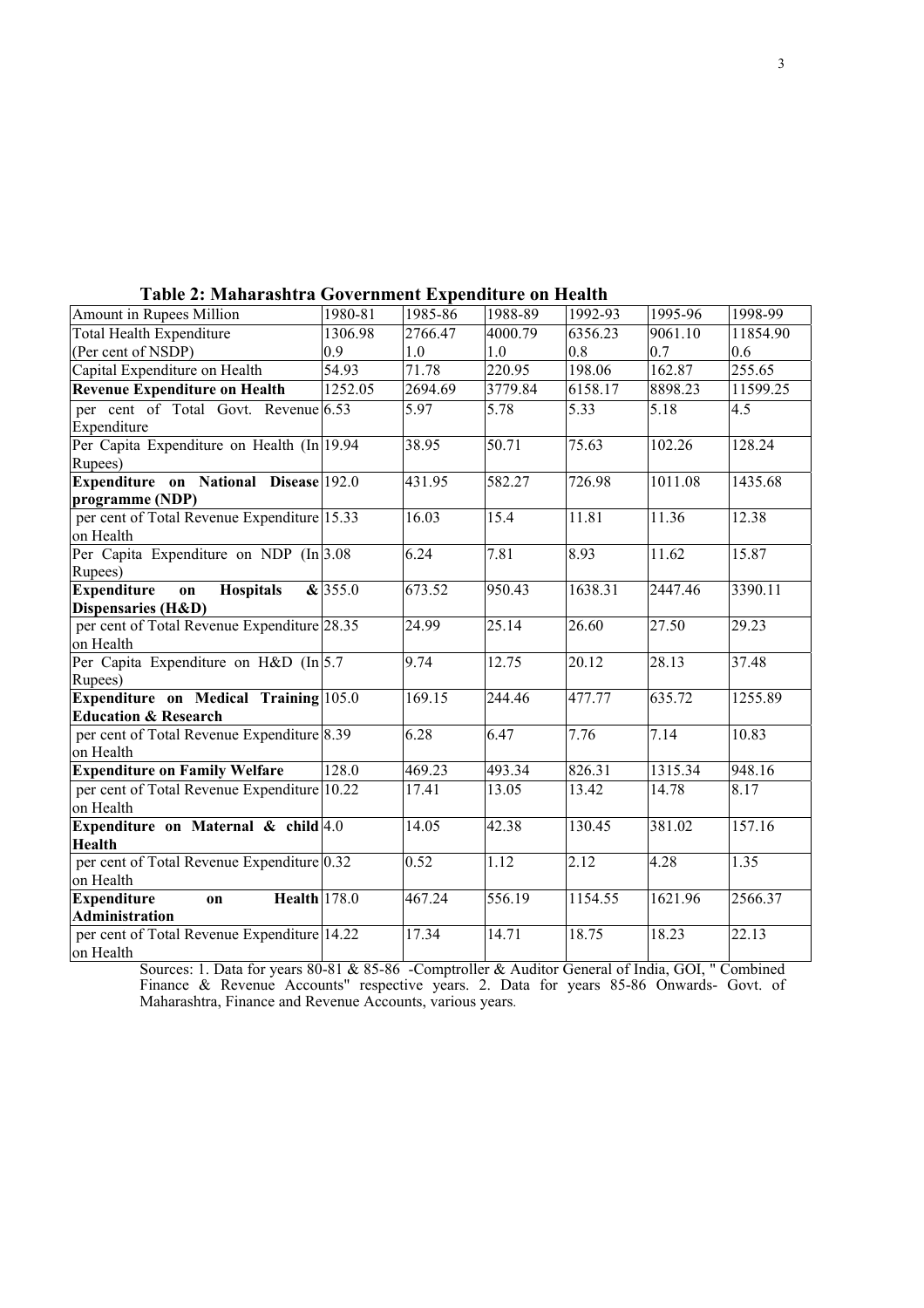| Year          | Disease<br>Expenditure<br>on | Expenditure on Public Health | Disease<br>of<br>cent<br>per |
|---------------|------------------------------|------------------------------|------------------------------|
|               | programme (Rs. Millions)     | (Rs. Millions)               | programme to P.H.            |
| $1988 - 1989$ | 582.27                       | 1498.08                      | 38.87                        |
| $1989 - 1990$ | 547.86                       | 1704.83                      | 32.14                        |
| $1990 - 1991$ | 622.48                       | 1888.85                      | 32.96                        |
| $1991 - 1992$ | 630.14                       | 2161.38                      | 29.15                        |
| $1992 - 1993$ | 572.60                       | 2489.81                      | 22.91                        |
| $1993 - 1994$ | 787.59                       | 2649.94                      | 29.72                        |
| $1994 - 1995$ | 1056.07                      | 3175.20                      | 33.26                        |
| $1995 - 1996$ | 1011.08                      | 3600.15                      | 28.08                        |
| $1996 - 1997$ | 1218.85                      | 4169.46                      | 29.23                        |
| $1997 - 1998$ | 1154.26                      | 4583.52                      | 25.18                        |
| 1998 - 1999   | 1435.68                      | 4806.33                      | 29.87                        |

Ta**ble 3: Expenditure on National Disease programme and Public health** 

Source: Finance Accounts, Govt. of Maharashtra, respective years

## **Table 4: Expenditure on selected diseases programme (as percentage to expenditure on Disease programmes)**

|         |         | .     |         |                  |                            |
|---------|---------|-------|---------|------------------|----------------------------|
| Year    | Malaria | T.B   | Leprosy | <b>Blindness</b> | Total (in Rs.<br>Millions) |
| 1986-87 | 54.65   | 9.20  | 18.03   | .65              | 520.67                     |
| 1988-89 | 55.58   | 6.77  | 19.12   | .77              | 582.23                     |
| 1990-91 | 59.84   | 10.00 | 20.91   | .71              | 622.47                     |
| 1991-92 | 60.36   | 6.75  | 22.01   | .63              | 630.16                     |
| 1992-93 | 57.14   | 7.43  | 24.63   | .65              | 727.40                     |
| 1995-96 | 46.71   | 10.90 | 18.97   | .69              | 1164.76                    |
| 1996-97 | 53.03   | 18.43 | 18.52   | .00.             | 1230.69                    |
| 1997-98 | 58.40   | 5.68  | 26.44   | .73              | 1154.41                    |
| 1998-99 | 71.11   | 4.47  | 15.44   | .69              | 1435.68                    |

Source: Performance Budgets, Govt. of Maharashtra, respective years

# **Table 5: Percentage distribution of medical expenditure in public health care sector by selected line items, in Maharashtra, 2000-2001.**

| Expenses on item. | District          | Women's              |                                                  | Cottage/ other Dispensaries |
|-------------------|-------------------|----------------------|--------------------------------------------------|-----------------------------|
|                   | hospital          | hospital             | hospitals                                        |                             |
| Medicine          | 19.56             | 14.52                | 9.53                                             | 4.87                        |
| Diet              | 1.66              | 2.62                 | 1.13                                             | NA                          |
| Linen             | 1.21              | 0.97                 | 1.30                                             | NA.                         |
| Salaries, TA etc  | 70.29             | 77.36                | 77.42                                            | 76.40                       |
| Other             | 8.49              | 5.51                 | 11.92                                            | 18.73                       |
| Total expenses    | 100.00            | 100.00               | 100.00                                           | 100.00                      |
| $\sim$ $\sim$     | $\cdots$ $\cdots$ | $\sim$ $\sim$ $\sim$ | $\sim$ $\sim$ $\sim$ $\sim$ $\sim$ $\sim$ $\sim$ |                             |

Source: Government of Maharashtra, Performance budget 2001-2002

**Table 6: Expenditure on Malaria Control programmeme by line items (in percentage)** 

| .<br>$-1$     |                 |        |       |        |               |
|---------------|-----------------|--------|-------|--------|---------------|
| Year          | <b>Salaries</b> | Travel | Drugs | Others | Total (in Rs. |
|               |                 |        |       |        | Millions)     |
| $1988 - 1989$ | 61.08           | 3.58   | 2.14  | 33.2   | 323.65        |
| $1992 - 1993$ | 84.09           | .00    | 15.91 | 00.    | 415.62        |
| $1995 - 1996$ | 80.89           | 2.11   | 7.51  | 9.49   | 544.01        |
| $1998 - 1999$ | 87.28           | .16    | 7.72  | 3.84   | 1005.21       |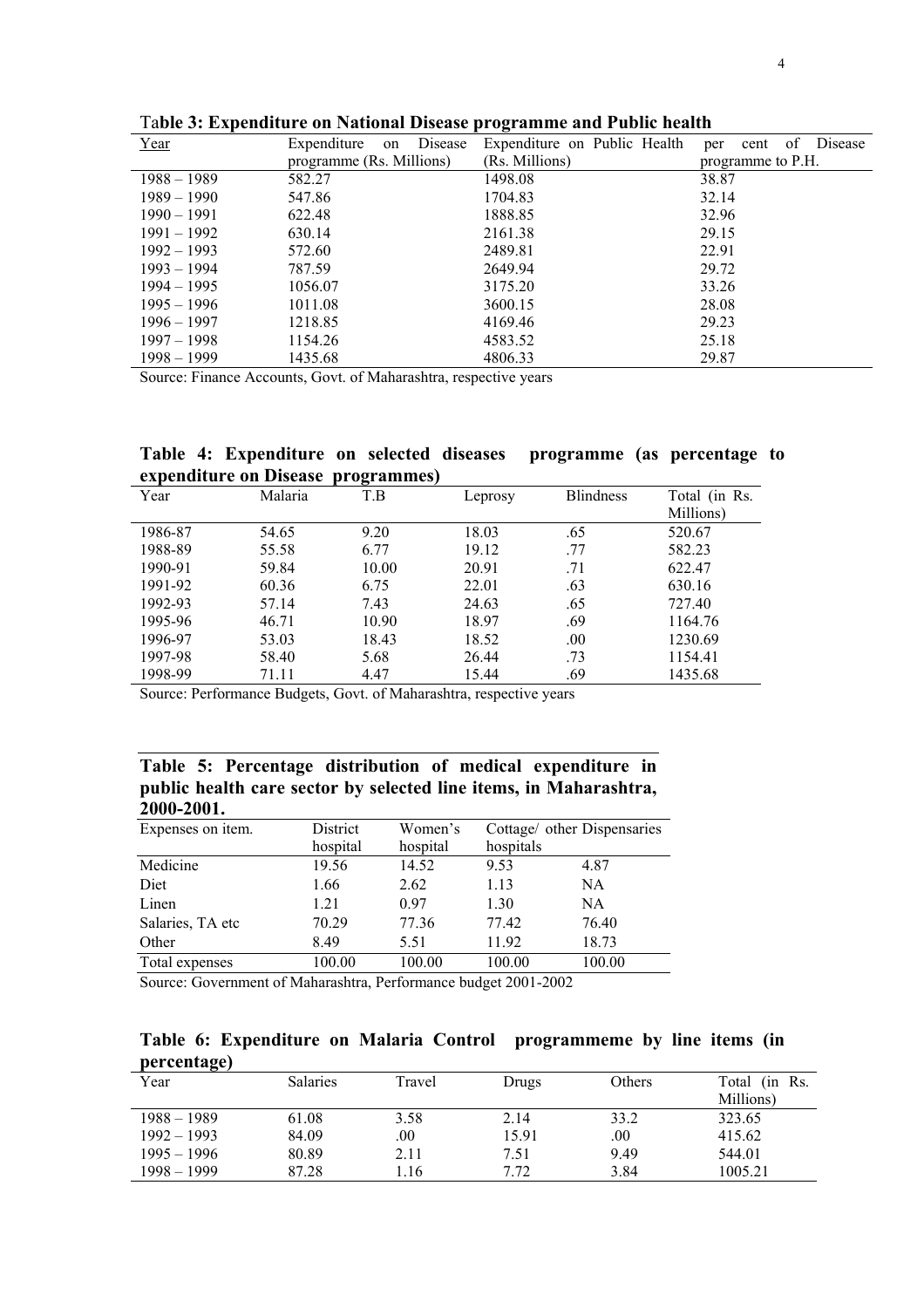Source: Performance Budgets, Govt. of Maharashtra, respective years

| per centages), ivianai asnu a |          |        |       |      |        |                         |  |  |
|-------------------------------|----------|--------|-------|------|--------|-------------------------|--|--|
| Year                          | Salaries | Travel | Drugs | Diet | Others | Total (in Rs. Millions) |  |  |
| $1988 - 1989$                 | 72.29    | 9.21   | 4.83  |      | 13.36  | 111.32                  |  |  |
| $1992 - 1993$                 | NA       | NA     | NA    | NA   | NA     | 179.20                  |  |  |
| $1995 - 1996$                 | 53.80    | 3.49   | 3.76  | .06  | 38.89  | 220.96                  |  |  |
| 1998 – 1999                   | 76.52    | 7.03   | 3.63  | 0.59 | 12.23  | 221.68                  |  |  |

## **Table 7: Expenditure on Leprosy Control programmeme by line items (in percentages), Maharashtra**

Source: Performance Budgets, Govt. of Maharashtra , respective years

# **Table 8: Expenditure on National Tuberculosis Control programmeme by line items (in percentages), Maharashtra**

| Year             | <b>Salaries</b> | Travel                      | Drugs          | Diet | <b>Others</b> | Total (in Rs. Millions) |
|------------------|-----------------|-----------------------------|----------------|------|---------------|-------------------------|
| $1988 - 1989$    | 51.43           | C 71<br>$\sim$ . $\prime$ 1 | 34.24          | 3.29 | 8.33          | 90.55                   |
| $1992 - 1993$    | NΑ              | NA                          | NA             | NA   | NA            | 128.79                  |
| 1999<br>$1998 -$ | 66.57           | 2.80                        | 22.7<br>ر. ے ک | 2.42 | 5.84          | 209.59                  |

Source: Performance Budgets, Govt. of Maharashtra , respective years; Note: N.A: Break-up not available

|           |  | Table 9: Percent Expenditures across Line items under Family Welfare |  |  |  |
|-----------|--|----------------------------------------------------------------------|--|--|--|
| programme |  |                                                                      |  |  |  |

| Rural Family Welfare | Salaries | Travel expenses | Material & Supplies      | Others | Total<br>(in | Rs. |
|----------------------|----------|-----------------|--------------------------|--------|--------------|-----|
| <b>Services</b>      |          |                 |                          |        | Millions)    |     |
| $1988 - 89$          | 66.08    | 4.38            | $\overline{\phantom{0}}$ | 29.54  | 149.13       |     |
| $1998 - 99$          | 91.16    | በ 59            | $\sim$                   | 8.25   | 290.41       |     |

Source: Performance Budgets, Family Welfare Department, Government of Maharashtra, various years

| Table 10: Average out of pocket medical expenditure on treatment of an ailment |  |  |  |
|--------------------------------------------------------------------------------|--|--|--|
| in outpatient care and inpatient care units, Maharashtra 1986-87 and 1995-96   |  |  |  |
| <i>(figures in Rupees)</i>                                                     |  |  |  |

| $V \cap T$ |                |       |                      |       |                 |       |              |       |
|------------|----------------|-------|----------------------|-------|-----------------|-------|--------------|-------|
| Source of  | 1986-87        |       | 1995-96 <sup>2</sup> |       | 1986-87         |       | $1995 - 962$ |       |
| Treatment  | Urban          | Rural | Urban                | Rural | Hrban!          | Rural | Urban        | Rural |
|            | Inpatient Care |       |                      |       | Outpatient care |       |              |       |
| Public     | 439            | 400   | 1529                 | 1439  | 52              | 84    | 73           | 91    |
| Others     | 901            | 1928  | 3836                 | 5345  | 99              | 153   | 161          | 175   |
| All        | 842            | 1498  | 3089                 | 3997  | 87              | 132   | 140          | 163   |

Source: <sup>1</sup> NSSO 1992 - 42<sup>nd</sup> Round; <sup>2</sup> NSSO 1998 - 52<sup>nd</sup> Round.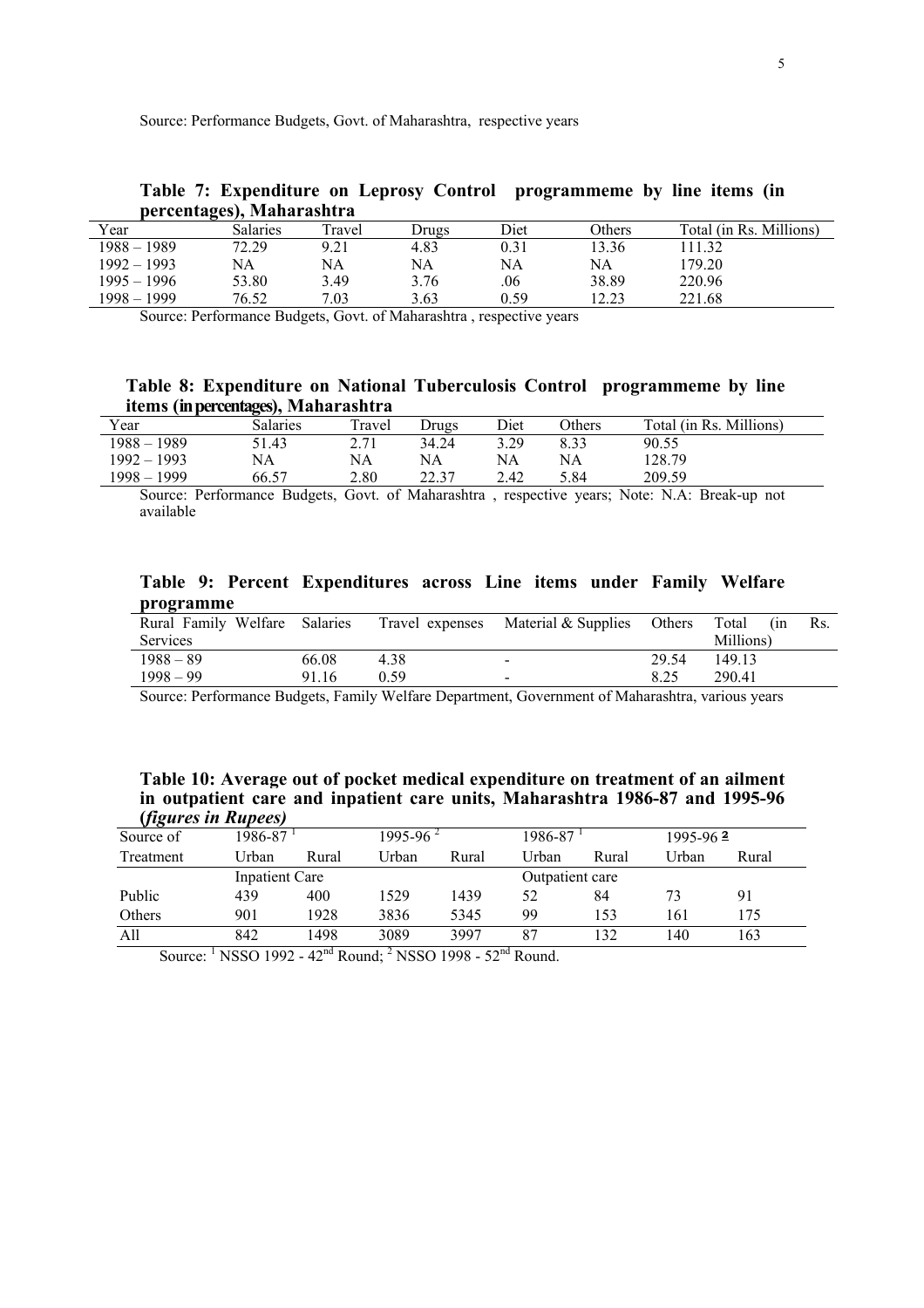| Type of                                               | Rural   | Urban   | Total   |
|-------------------------------------------------------|---------|---------|---------|
| Expd.                                                 |         |         |         |
| Medical care                                          | 259.55  | 7457.24 | 7716.79 |
| Public<br>Health                                      | 4514.34 | 1947.33 | 6461.67 |
| Fam.<br>Planning<br><b>MCH</b><br>Other FW<br>Capital | 677.57  | 61.70   | 739.27  |
|                                                       | 136.91  | 58.68   | 195.59  |
|                                                       | 672.34  | 167.77  | 840.11  |
|                                                       | 84.41   | 305.04  | 389.45  |

#### **Rural - Urban Differentials: An illustration**

Rural-urban desegregation of expenditures is not done completely in the accounts. While some expenditures are directly available as rural and urban like rural allopathy and urban allopathy, rural FP and urban FP, capital expenses, etc., others have to be estimated on basis of judgment and experience as to where the expenditure is incurred. Since this requires extensive knowledge of how the state's healthcare system operates it is difficult to estimate for the entire country. Hence we have done this exercise for Maharashtra state alone.

In 2000-2001 Maharashtra government spent Rs.15,953.43 million on healthcare under the revenue account and Rs.389.45 million on the capital account. Capital expenditure was only 2.4 per cent of total expenditure on health. This shows that new investments are not being made adequately to upgrade and expand the public health system. Further the total health expenditure (Rs.16.34 billion) is a mere 0.58 per cent of GSDP and 4.2 per cent of total government expenditure. The revenue expenditure on health is only Rs. 165 per capita, which is much less than the national average of Rs.220 per capita for the same year. Further the rural-urban gap in percapita spending is more than twice. Urban areas get Rs.236.29 per capita and rural areas get only Rs.112.34 per capita. Rural areas get less than 40 per cent of the budget as against the 60 per cent population that lives in villages. This is a clear indication of neglect of rural areas by the state in healthcare investment and expenditures. Also the curative – preventive dichotomy across urban and rural areas comes out very clearly in public spending patterns.

## **Suggestions for changes in the Health Budget**

Given the above facts and analysis it is evident that the State has to become more proactive in raising resources being allocated to the health sector. The level of public health spending is very low in the state, both as a ratio within the state budget and as a proportion to the SDP. The National Health Policy 2002 recommends that public health expenditure should be 75 per cent of all health expenditure and 2 per cent of GDP by the year 2010. In 1995-96, the year of the NSSO  $52<sup>nd</sup>$  Round, out-of-pocket expenditure was 2 per cent of SDP as against 0.7 per cent for government health expenditure in the same year. Since then out-of pocket expenditure has nearly doubled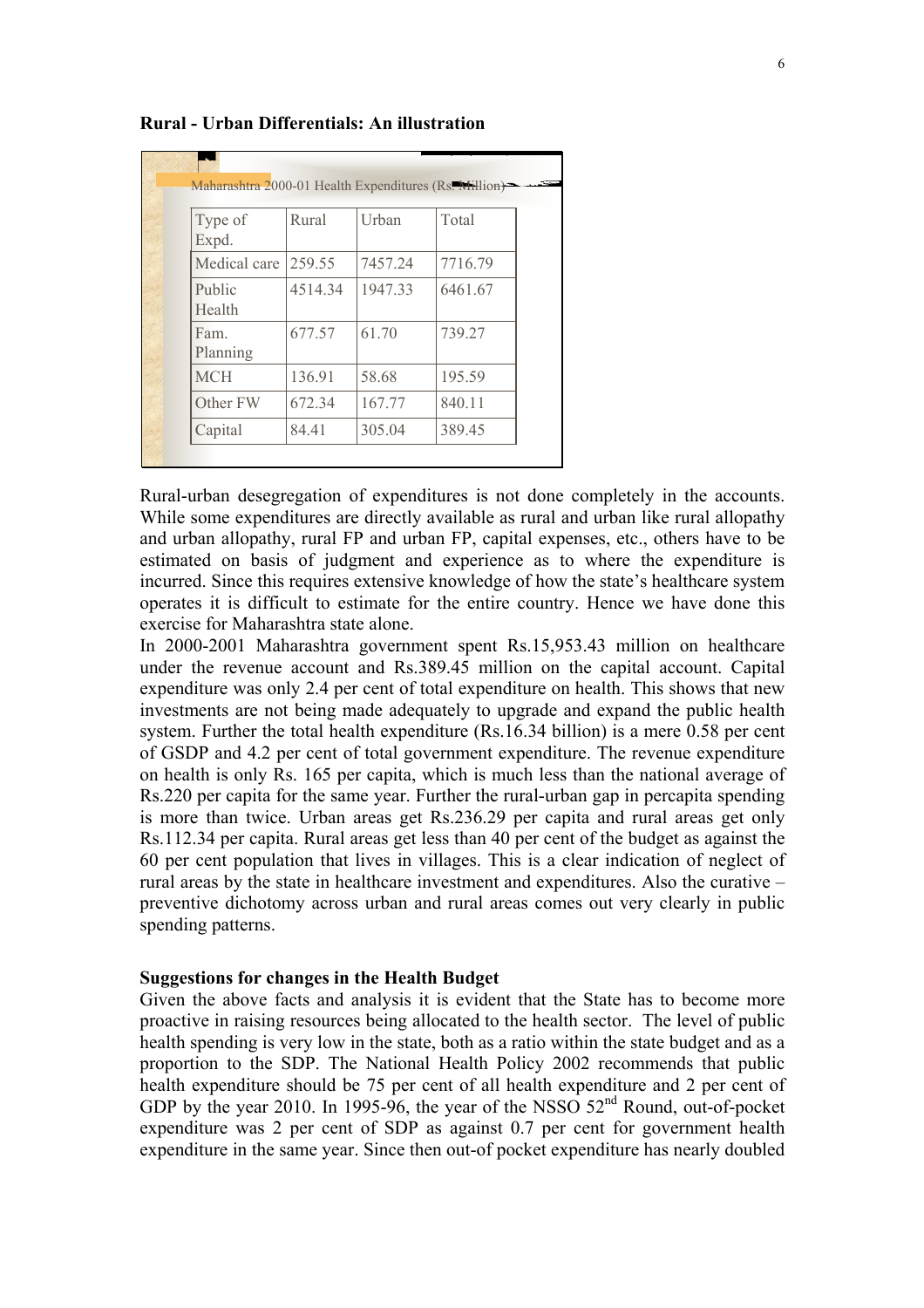as a percent of SDP and public expenditure has shrunk to 0.6 per cent of SDP. If we have to follow the NHP proposals then the trend has to be drastically reversed.

Since there is no control as yet on the private health sector not much can be done on that front unless strong regulations, include pricing mechanisms are put in place. This means the public health system to meet goals of the NHP will have to respond with unprecedented increases in the allocations to the health sector. For instance if real SDP grows by 5 per cent per annum, public health expenditure will have to grow at 16.7 per cent per annum in real terms in next 8 years to reach a level of 2 per cent of SDP for public health expenditure. This would mean very substantial jump in allocations given the fact that in real terms there is stagnation if not a decline in the last few years.

As an immediate step (and within existing resources) the state government can resort to certain measures that will make the use of current resources more efficient:

- Allocation of resources on a percapita basis to each unit of health service. For instance, the PHC should get Rs. 185 per capita (as per latest budget data), that is Rs.55 lakhs per year as against about Rs.20 lakhs presently. A jump of 2.75 times in resources available at this level. Similarly rural hospitals, district hospitals etc.. should be allocated resources using this method. The losers here will be the urban health systems, but they have additional resources through municipal funds. This will help reduce geographical inequities in public health spending.
- $\triangle$  Introduce compulsory public health service for medical and nursing graduates passing out of public medical and nursing schools for atleast three years, and unless they do this they should not be allowed to undertake post-graduate studies. This will raise availability of medical humanpower in the public health system substantially.
- Strengthen and rationalise use of paramedics to provide curative services, both in rural and urban areas. This will substantially enhance availability of ambulatory curative care in the public system
- Strengthen primary medical care in PHCs and urban dispensaries so that hospitals are not used for routine illnesses, and consequently introduce a strict referral system for use of higher levels of care. This will rationalise and economise on use of limited resources

To raise further resources the state govt. could do the following:

- $\triangleleft$  Introduce a health tax on lines of profession tax so that those who are in regular employment can contribute to the health budget directly and this will also create accountability pressures from the vocal organised sector for effective and efficient services because those paying such a direct tax are more likely to demand appropriate returns for it. Alternatively 6.75 per cent of wages which are charged for ESIS could be universalised for all salaried/ regular wage employees and the ESIS system should be merged with general health services. This way around one-third additional resources could be raised for the public health sector
- Atleast half of the self-employed like entrepreneurs, traders, vendors, farmers etc.. could make similar contributions for healthcare.